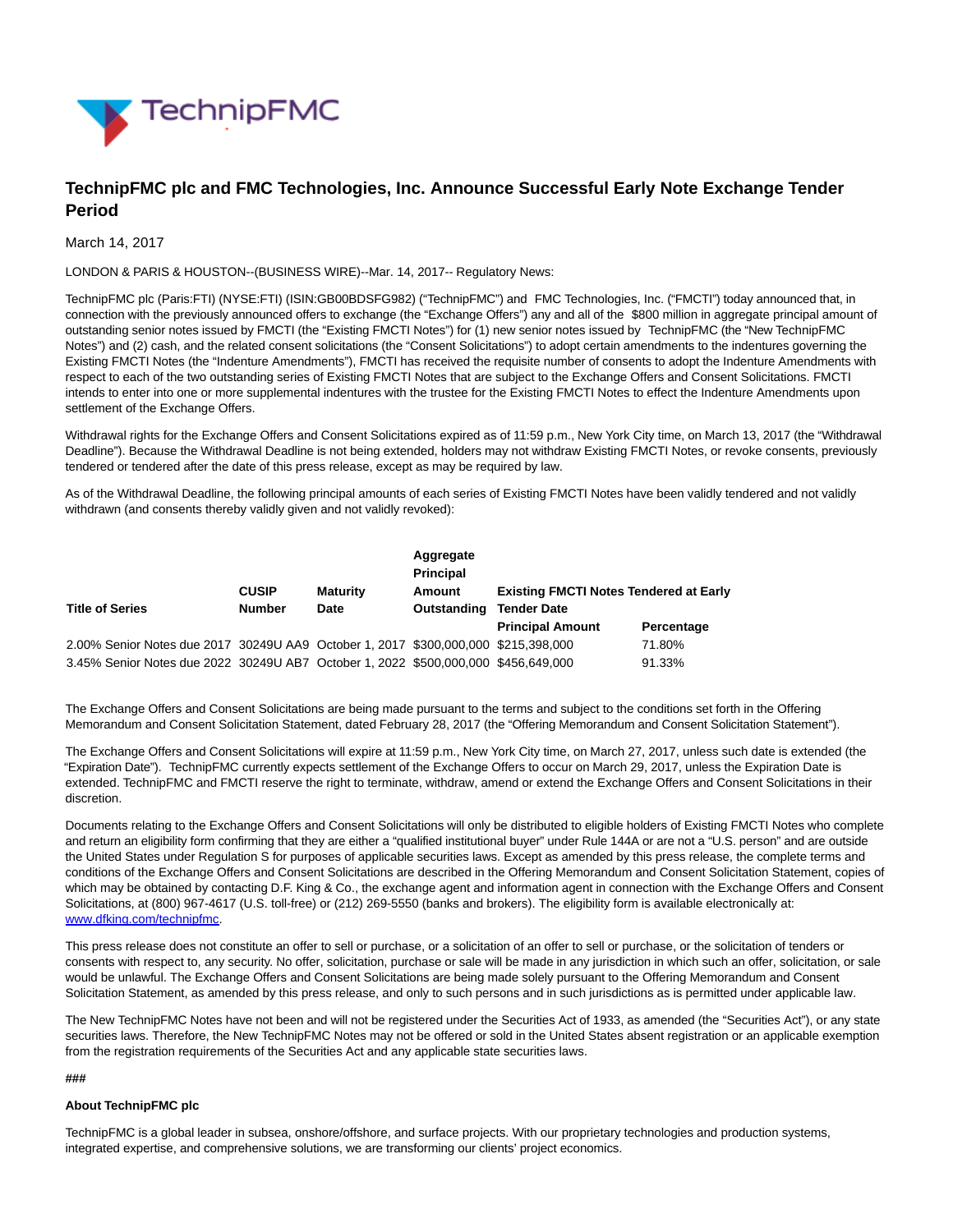We are uniquely positioned to deliver greater efficiency across project lifecycles from concept to project delivery and beyond. Through innovative technologies and improved efficiencies, our offering unlocks new possibilities for our clients in developing their oil and gas resources.

Each of our 44,000 employees is driven by a steady commitment to clients and a culture of purposeful innovation, challenging industry conventions, and rethinking how the best results are achieved.

To learn more about us and how we are enhancing the performance of the world's energy industry, go to TechnipFMC.com and follow us on Twitter @TechnipFMC.

#### **Important Information for Investors and Securityholders**

#### **Forward-Looking Statement**

This communication contains "forward-looking statements" as defined in Section 27A of the United States Securities Act of 1933, as amended, and Section 21E of the United States Securities Exchange Act of 1934, as amended. The words such as " believe," "expect," "anticipate," "plan," "intend," "foresee," "should," "would," "could," "may," "estimate," "outlook" and similar expressions are intended to identify forward-looking statements, which are generally not historical in nature. Such forward-looking statements involve significant risks, uncertainties and assumptions that could cause actual results to differ materially from our historical experience and our present expectations or projections, including the following known material factors:

- risks associated with tax liabilities, or changes in U.S. federal or international tax laws or interpretations to which they are subject;
- risks that the new businesses will not be integrated successfully or that the combined company will not realize estimated cost savings, value of certain tax assets, synergies and growth or that such benefits may take longer to realize than expected;
- unanticipated costs of integration;
- reliance on and integration of information technology systems;
- reductions in client spending or a slowdown in client payments;
- unanticipated changes relating to competitive factors in our industry;
- ability to hire and retain key personnel;
- ability to attract new clients and retain existing clients in the manner anticipated;
- changes in legislation or governmental regulations affecting us;
- international, national or local economic, social or political conditions that could adversely affect us or our clients;
- conditions in the credit markets;
- risks associated with assumptions we make in connection with our critical accounting estimates and legal proceedings;
- the risks of currency fluctuations and foreign exchange controls associated with our international operations; and
- such other risk factors set forth in our filings with the United States Securities and Exchange Commission, which include our Registration Statement on Form S-4, Annual Reports on Form 10-K, Quarterly Reports on Form 10-Q and Current Reports on Form 8-K and in our filings with the Autorité des marchés financiers or the Financial Conduct Authority.

We caution you not to place undue reliance on any forward-looking statements, which speak only as of the date hereof. We undertake no obligation to publicly update or revise any of our forward-looking statements after the date they are made, whether as a result of new information, future events or otherwise, except to the extent required by law.

View source version on businesswire.com:<http://www.businesswire.com/news/home/20170313006487/en/>

Source: TechnipFMC plc

**Investor relations** Matt Seinsheimer, +1 281 260 3665 Vice President Investor Relations Email[: Matt Seinsheimer](mailto:InvestorRelations@technipfmc.com) or Aurelia Baudey-Vignaud, +33 1 85 67 43 81 Senior Manager Investor Relations Email[: Aurelia Baudey-Vignaud](mailto:abaudeyvignaud@technipfmc.com) or James Davis, +1 281 260 3665 Senior Manager Investor Relations Email[: James Davis](mailto:InvestorRelations@technipfmc.com) or **Media relations** Laure Montcel, +33 1 49 01 87 81 Senior Manager Public Relations Email[: Laure Montcel](mailto:media@technipfmc.com)

Delphine Nayral, +33 1 47 78 34 83

or